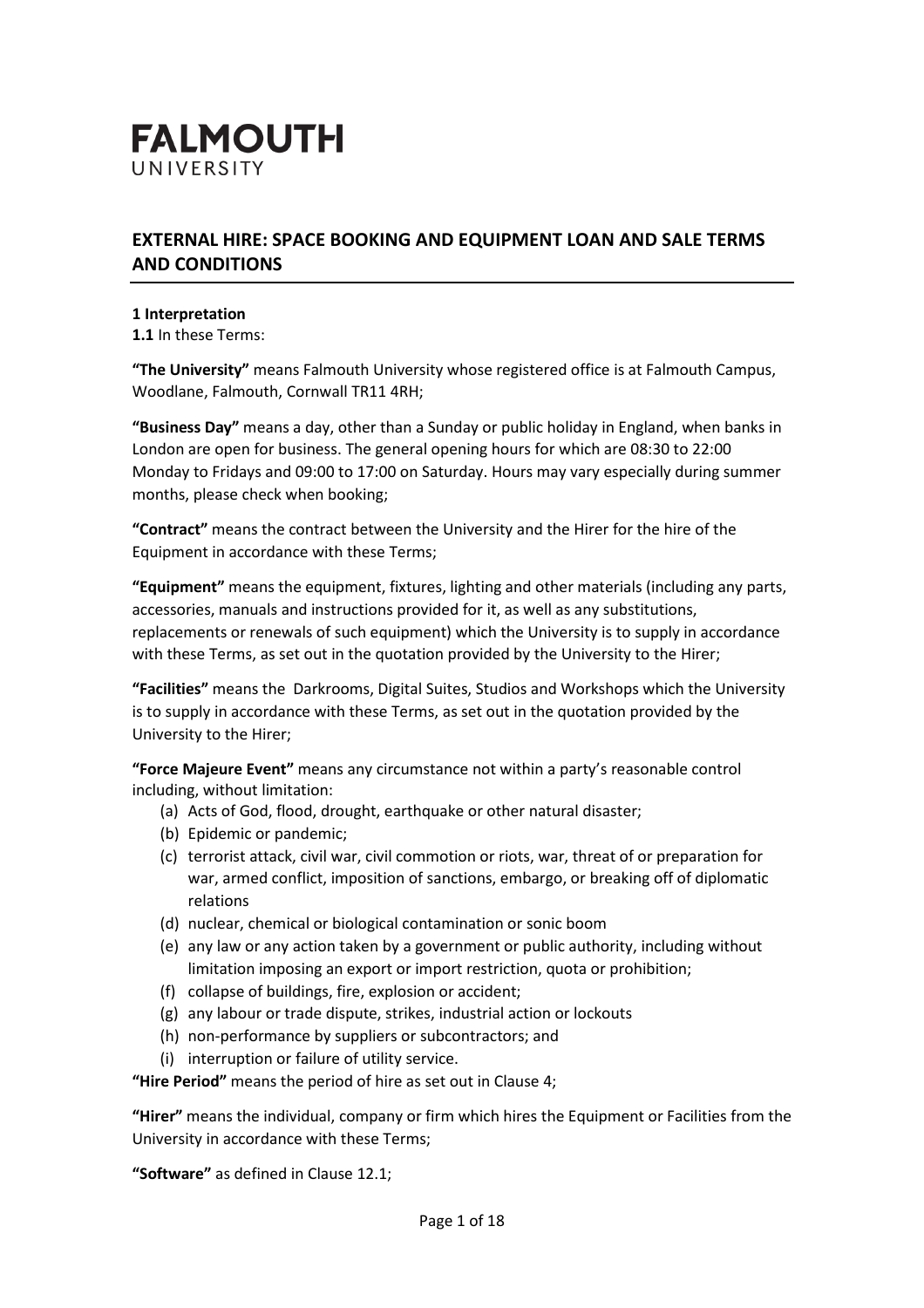**"Terms"** means the University's standard UK Terms and Conditions of Hire set out in this document and (unless the context otherwise requires) includes any special terms agreed in writing between the Hirer and the University.

**1.2** Clause headings shall not affect the interpretation of these Terms.

**1.3** A **person** includes a natural person, corporate or unincorporated body (whether or not having separate legal personality) and that person's legal and personal representatives, successors and permitted assigns.

**1.4** A reference to a **company** shall include any company, corporation or other body corporate, wherever and however incorporated or established.

**1.5** Unless the context otherwise requires, words in the singular shall include the plural and in the plural shall include the singular.

**1.6** Unless the context otherwise requires, a reference to one gender shall include a reference to the other genders.

**1.7** A reference to a statute or statutory provision is a reference to it as amended, extended or re-enacted from time to time.

**1.8** A reference to a statute or statutory provision shall include all subordinate legislation made from time to time under that statute or statutory provision.

**1.9** A reference to **writing** or **written** includes fax and email.

**1.10** Any obligation on a party not to do something includes an obligation not to allow that thing to be done.

**1.11** References to clauses are to the clauses of these Terms.

**1.12** Any words following the terms 'including', 'include', 'in particular', 'for example' or any similar expression shall be construed as illustrative and shall not limit the sense of the words, description, definition, phrase or term preceding those terms.

# **2 Basis of the Hire**

**2.1** The University shall, subject to their availability, hire the Equipment and or Facilities to the Hirer in accordance with the University's Terms which shall govern the Contract between the parties to the exclusion of any other terms.

**2.2** No variation to these Terms shall be binding unless agreed in writing between the authorised representatives of the Hirer and the University.

**2.3** Any advice or recommendation given by the University or its employees, agents or representatives to the Hirer or its employees, agents or representatives as to the storage, application and use of the Equipment or Facilities if followed is acted on entirely at the Hirer's own risk and accordingly the University shall not be liable for any such advice or recommendation.

**2.4** Proof of identity and address are required for all hires.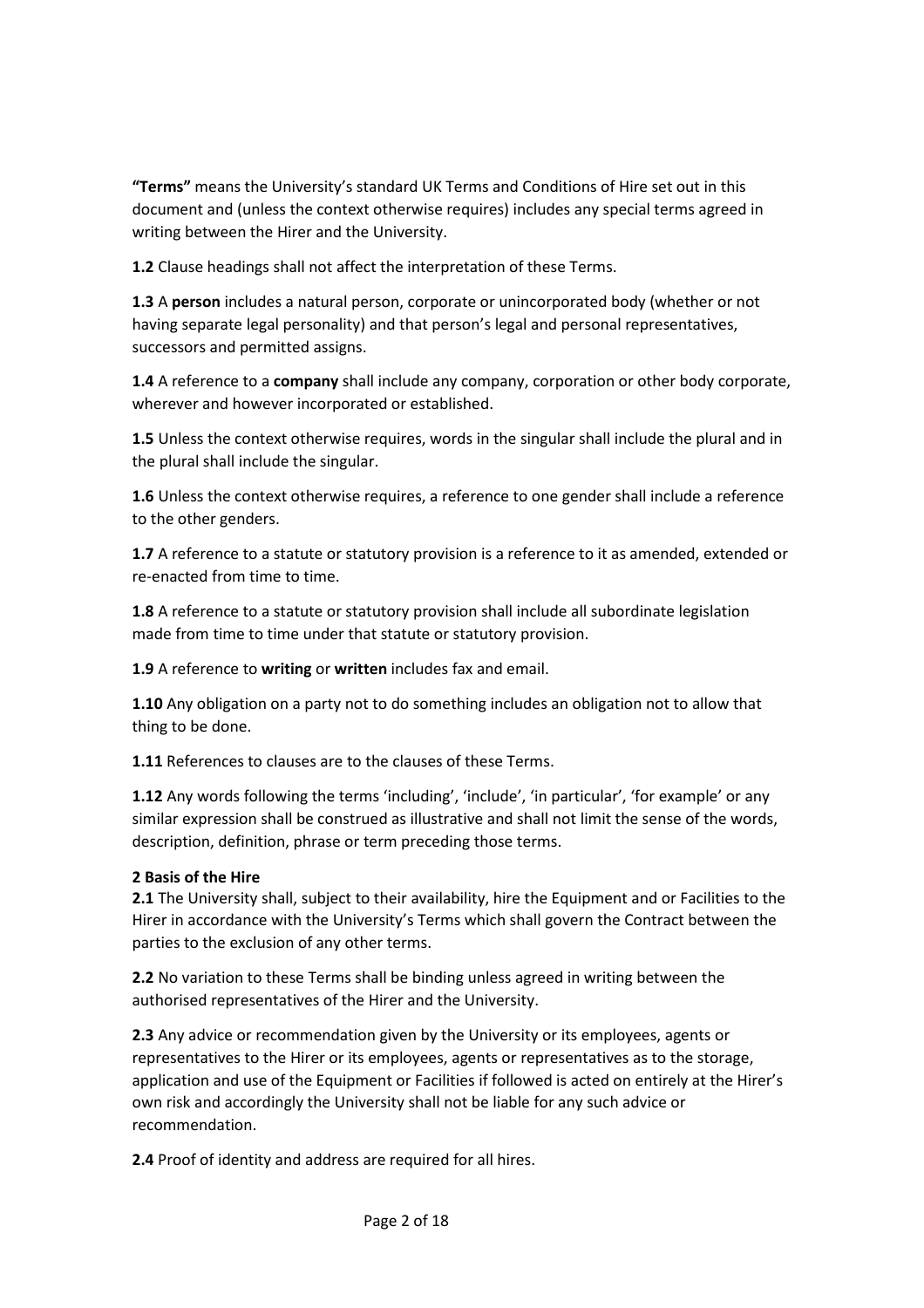**2.5 [Credit](https://www.lawinsider.com/clause/credit-check?cursor=ClUST2oVc35sYXdpbnNpZGVyY29udHJhY3RzcjELEhZDbGF1c2VTbmlwcGV0R3JvdXBfdjMxIhVjcmVkaXQtY2hlY2sjMDAwMDAwMGEMogECZW4YACAA) Check**. The University reserves the right to make a credit check to ensure the Hirer can meet all charges when they fall due. This check will be made before the University confirms the Space Booking, Equipment Loan or Sale with the Hirer. Should the Hirer's credit rating, at any point, give cause for concern, the University reserves the right to request full or part payment at any time in advance of the commencement of the Space Booking, Equipment Loan or Sale. In this circumstance, a staged payment plan may be agreed and written into the Agreement.

## **3 Orders**

**3.1** Any order submitted by the Hirer to hire the Equipment and or Facilities constitutes an offer by the Hirer to hire the Equipment or Facilities in accordance with these Terms. The Hirer shall be responsible to the University for ensuring the accuracy of any order (including any applicable specification) submitted by the Hirer.

**3.2** The order shall only be deemed to be accepted when the University indicates its acceptance of the order, at which point the Contract shall come into existence.

**3.3** A quotation for the hire of the Equipment and or Facilities given by the University shall not constitute an offer and will only be valid for a period of 30 days from its issue date or any other date as indicated in the quotation by the University.

**3.4** The description of the Equipment and or Facilities and any specification for it shall be as set out in the University's quotation.

#### **4 Hire Period**

**4.1** The Hire Period commences upon collection of the Equipment and or on the handing over of the Facilities by the University as specified in Clause 7 below. Some hires will be subject to a minimum period of hire the details of which will be detailed on the External Hire Rate Cards.

**4.2** The Hire Period terminates on the day of return of all the Equipment and or Facilities to the University location from which the Equipment was collected or for facilities where they were handed over at the time of hire, as set out in the quotation or as otherwise agreed in writing between the parties, unless terminated earlier in accordance with these Terms.

**4.3** If the parties agree to extend the Hire Period, an additional charge in respect of such extended hire shall be agreed and shall be payable by the Hirer to the University in accordance with Clauses 5 and 6 below.

#### **5 Hire Charges**

**5.1** Payment for hire of the Equipment and or Facilities shall be the University's quoted or previously agreed rate.

**5.2** All rates quoted are valid for 30 days only, unless agreed otherwise in writing, after which they may be altered by the University without giving notice to the Hirer.

**5.3** The University reserves the right by giving notice to the Hirer at any time before delivery of the Equipment, to increase the rate of the hire of the Equipment and or Facilities to reflect any increase in costs to the University which is due to any factor beyond the control of the University (such as, without limitation, alteration of duties, significant increase in the cost of labour, materials or other costs), any change in delivery dates, quantities or specifications for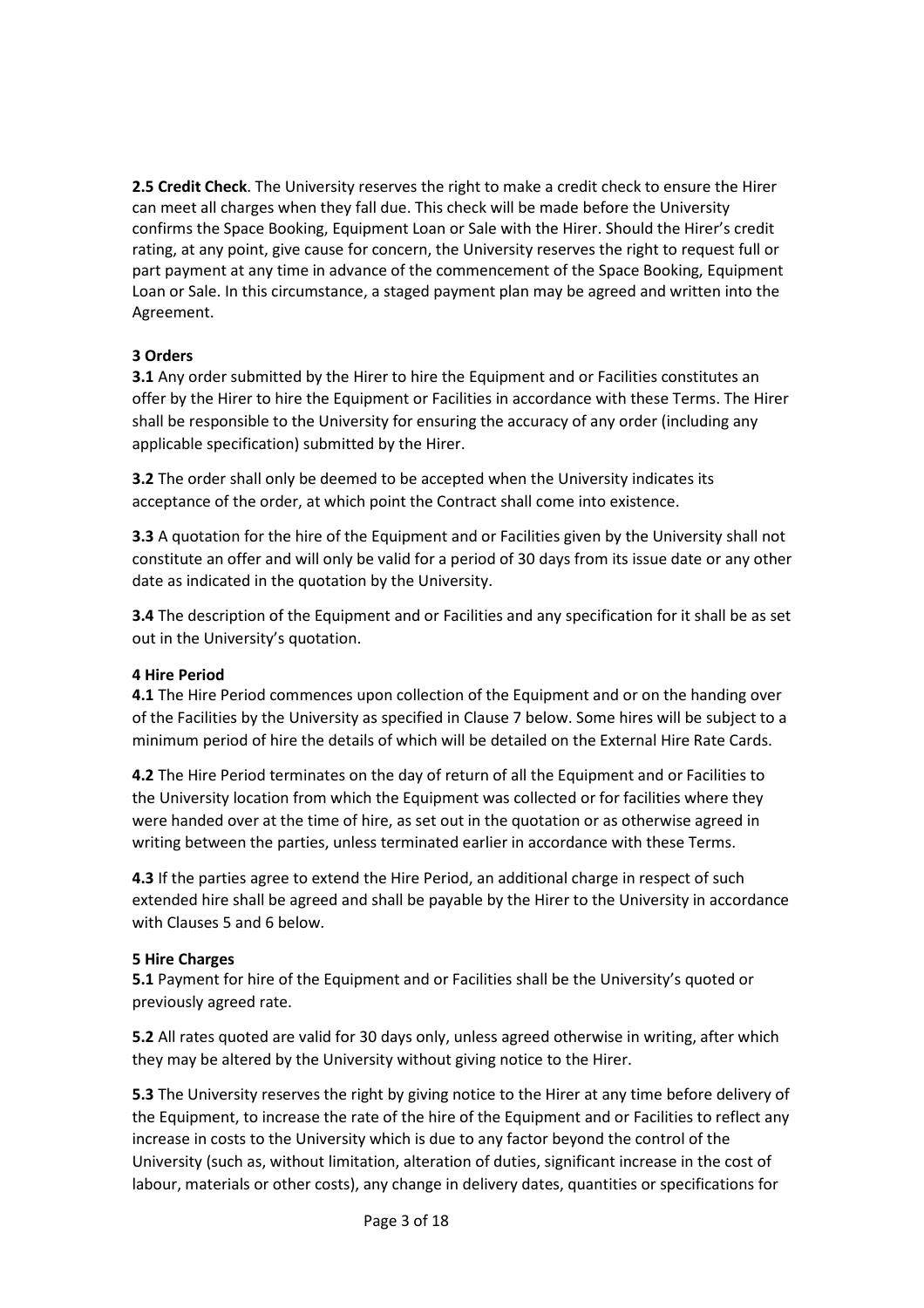the Equipment and or Facilities which is requested by the Hirer, or any delay caused by any instructions of the Hirer or failure of the Hirer to give the University adequate information or instructions.

**5.4** Any amounts payable under the Contract are exclusive of any applicable Value Added Tax ('VAT') and any other applicable taxes and duties or similar which the Hirer shall be additionally liable to pay to the University.

5.5 Late returns are subject to an additional charge of a full day's hire charge for each day or part day that passes until the complete return of the hired facilities or equipment has been made.

5.6 Discount Structure: the following discount hire charge structure applies to the cost net before VAT for the hire of equipment and facilities by graduates only of the University. For those graduates within one year of their graduation 40% discount; for those within the second year of their graduation 20% discount; and for those in the third or subsequent years of graduation 10% discount.

## **6 Terms of Payment**

**6.1** Subject to any special terms agreed in writing between the Hirer and the University, the University shall invoice the Hirer on or at any time after delivery of the Equipment and or Facilities.

**6.2** Unless agreed otherwise the Hirer shall pay at the point in time of equipment collection or space collection, whichever is the earlier, the full charges for the Hire Period without any setoff, counterclaim, deductions or withholding on the terms agreed in writing between the parties, and the University shall be entitled to recover payment. The time of payment shall be of the essence of the Contract. Receipt for the payment shall be issued only on request.

**6.3** If the Hirer fails to make any payment on the due date then, without limiting any other right to remedy available to the University, the University may:

**6.3.1** terminate the Contract or suspend any further deliveries or access to Equipment and or Facilities to the Hirer; and or

**6.3.2** charge the Hirer interest (both before and after any judgment) on the amount paid at the rate of 5% per annum above the base rate of the Bank of England from time to time, until payment in full is made (part of a month being treated as a full month for the purpose of calculating interest).

# **7 Delivery**

**7.1** Delivery of the Equipment shall be made by the Hirer or its agent collecting the Equipment from the University's premises during the business hours published on the External Hire Rate Cards or as may be agreed between the parties.

**7.2** Delivery of Facilities shall be made by the University handing the same over to the Hirer or its Agent at the University premises.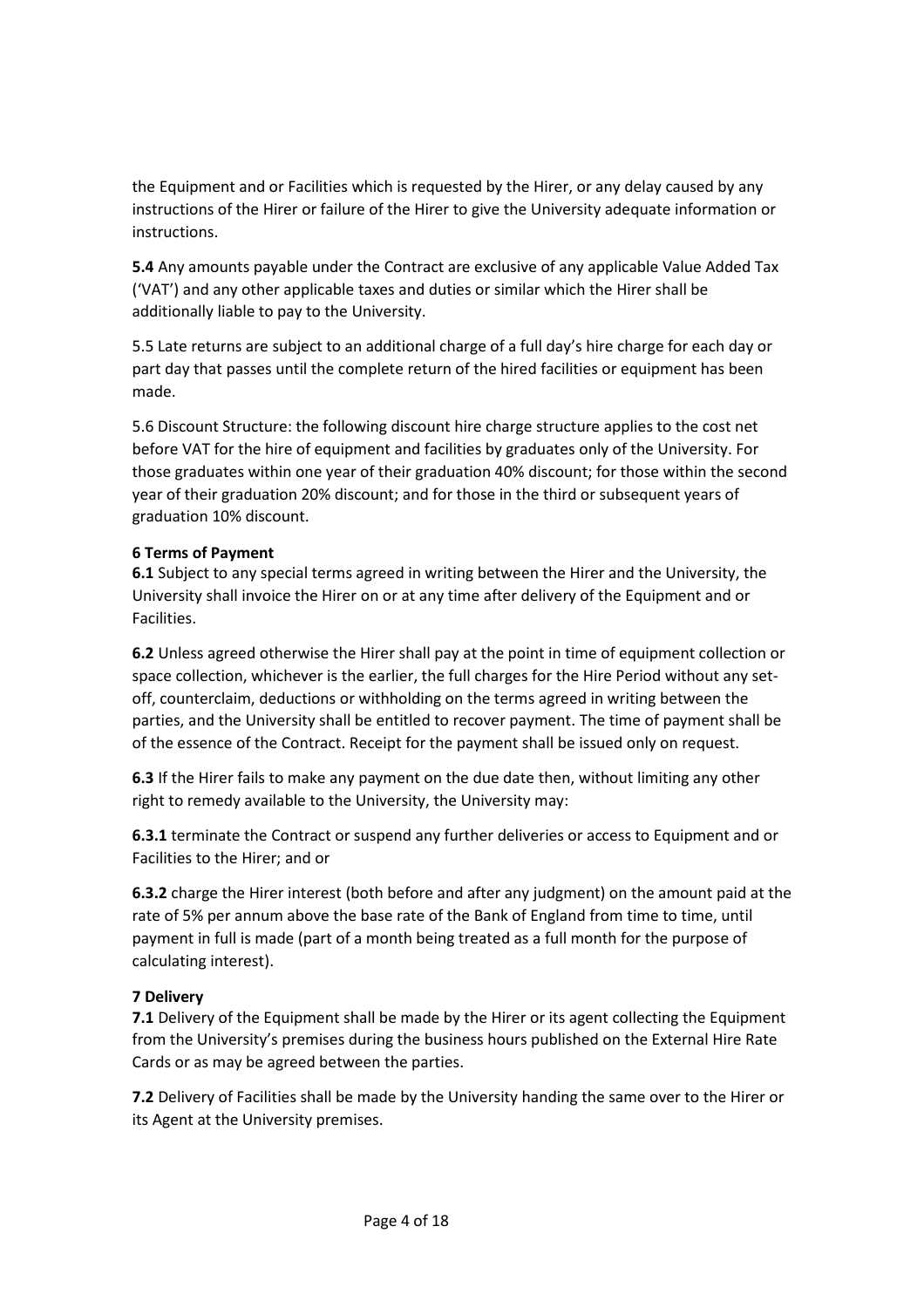**7.3** The hire sheet must be signed by the Hirer or its authorised representative. By so signing, the Hirer accepts that the Equipment and or Facilities are of satisfactory quality and fit for their purpose.

**7.4** Any damage to the Equipment and or Facilities on delivery must be noted by the Hirer or its authorised representative on the hire sheet. If the Hirer does not notify the University accordingly, the Hirer shall not be entitled to reject the Equipment and or Facilities and the University shall have no liability for any defect or failure (save as regards any latent defects not reasonably apparent on inspection).

#### **8 Risk and Property**

**8.1** Risk of damage, loss, theft or destruction of the Equipment and or Facilities shall pass to the Hirer on collection of the Equipment and or handover of the Facilities. The Equipment and Facilities shall remain at the sole risk of the Hirer during the Hire Period and any further term during which the Equipment and or Facilities are in the possession, custody or control of the Hirer until such time as the Equipment is redelivered and or Facilities are handed back to the University.

**8.2** Ownership of the Equipment and Facilities shall at all times remain with the University and the Hirer shall have no right, title or interest in or to the Equipment and Facilities (save the right to possession and use of the Equipment and or Facilities subject to these Terms).

**8.3** The Hirer agrees to indemnify the University, its employees, students servant or agents against all actions, proceedings, claims, damages, awards or costs in respect of loss, damage, death or personal injury during the period of hire or before or after that time unless such death or injury occurs as a result of the negligence or breach of duty of the University, its employees, students servant or agents.

**8.4.** The Hirer will be required to demonstrate valid and sufficient insurance cover before the release of any equipment, goods or facilities from the University to the Hirer. All equipment, goods or facilities hired to the Hirer must be insured by the Hirer against all risks to full replacement value and must be covered by a public liability insurance policy with a minimum limit of liability of £5 million including damage to the premises/facilities and its contents . It shall produce documentary evidence of the cover when booking.

**8.5.** The University requires the Hirer to be insured against physical loss or damage of equipment to its full new replacement value.

**8.6.** The Hirer must inform the University before utilising any hired equipment within a hazardous environment, or taken outside the UK.

**8.7.** Risk in all hired equipment will pass onto the Hirer when leaving the possession and control of the University. Risk in hired equipment does not pass back to the University until the Goods are returned and in the possession of the University.

#### **9 Hirer's Use of the Equipment and Facilities**

**9.1** The Hirer shall not make any modifications to the Equipment and/or Facilities, dismantle the Equipment and/or Facilities nor remove from the Equipment and/or Facilities any notice, bar code or serial number without the prior written consent of the University.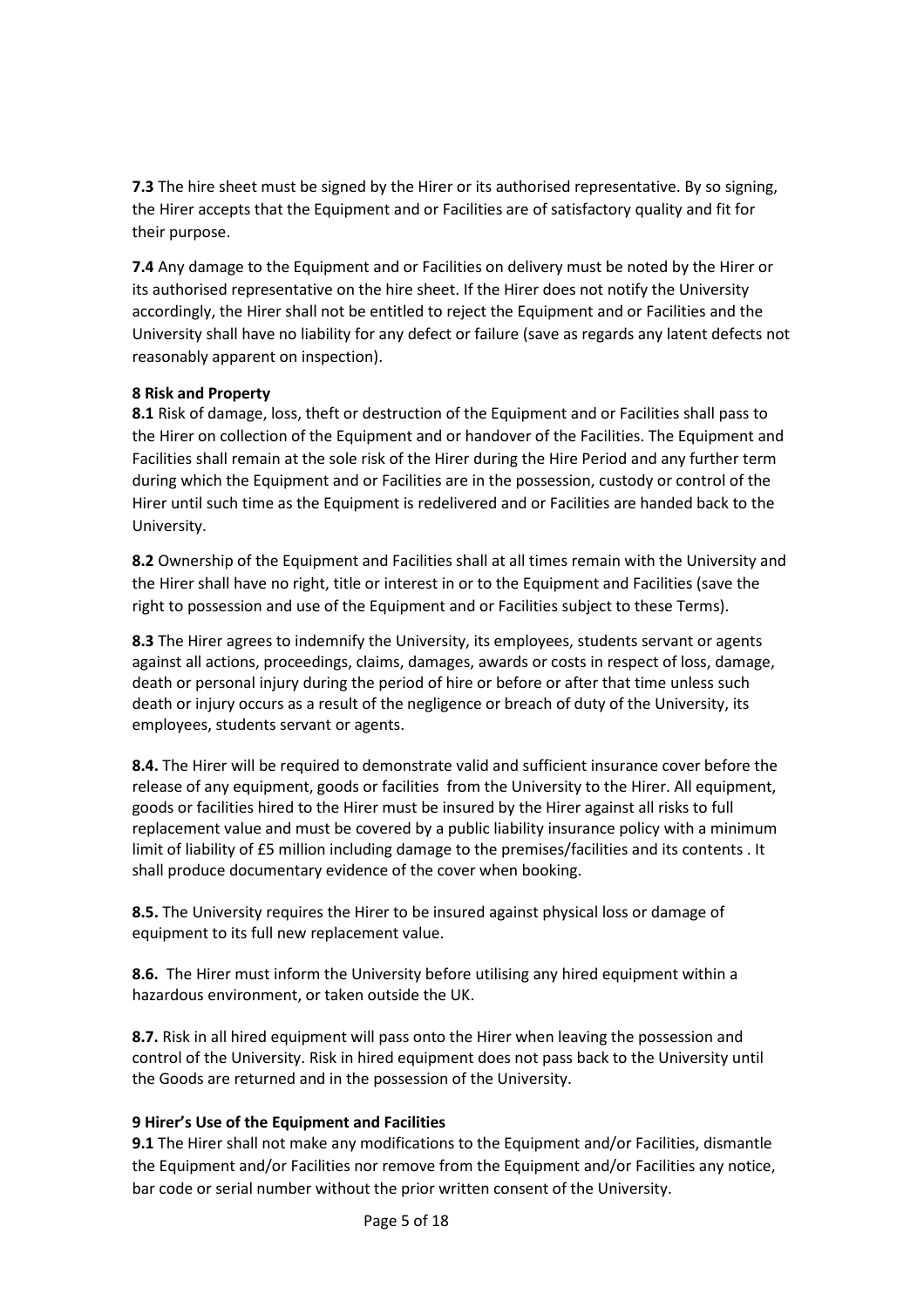**9.2** The Hirer shall not permit the Equipment and/or Facilities to be used in any hazardous or dangerous manner.

**9.3** It is the Hirer's responsibility to ensure that the Equipment and/or Facilities are kept and operated in a suitable environment and is used only in a proper manner for the purpose for which it was intended and designed by a competent individual or people without risk to University's policies and/or reputation; nor contrary to any health and safety legislation or any other law, and operated in a proper manner by trained competent staff in accordance with any operating instructions.

**9.4** The Hirer must apply for any licences, authorisations or permits necessary regarding possession and use of the Equipment in any jurisdiction.

**9.5** The Hirer shall during the term of the Contract:

**9.5.1** maintain at its own expense the Equipment and Facilities in good and substantial repair in order to keep it in as good an operating condition as it was at the commencement of the Hire Period (fair wear and tear only excepted) including replacement of worn, damaged and lost parts, and shall make good any damage to the Equipment and/or Facilities;

**9.5.2** permit the University or its duly authorised representative to inspect the Equipment and/or Facilities at all reasonable times and for such purpose to enter upon the Hirer's premises or any premises at which the Equipment or Facilities may be located, and shall grant reasonable access and facilities for such inspection;

**9.5.3** maintain operating and maintenance records of the Equipment and/or Facilities and make copies of such records readily available to the University, together with such additional information as the University may reasonably require;

**9.5.4** not, without the prior written consent of the University, part with control of (including for the purposes of repair or maintenance), sell or offer for sale, underlet or lend the Equipment and/or Facilities or allow the creation of any mortgage, charge, lien or other security interest in respect of it;

**9.5.5** not, without the prior written consent of the University, attach the Equipment to any land or building so as to cause the Equipment to become a permanent or immovable fixture on such land or building. If the Equipment does become affixed to any land or building then the Equipment must be capable of being removed without material injury to such land or building and the Hirer shall repair and make good any damage caused by the affixation or removal of the Equipment from any land or building and indemnify the University against all losses, costs or expenses incurred as a result of such affixation or removal;

**9.5.6** not do or permit to be done any act or thing which will or may jeopardise the right, title and/or interest of the University in the Equipment and/or Facilities and, where the Equipment has become affixed to any land or building, the Hirer must take all necessary steps to ensure that the University may enter such land or building and recover the Equipment both during the term of the Contract and for a reasonable period thereafter, including by procuring from any person having an interest in such land or building, a waiver in writing and in favour of the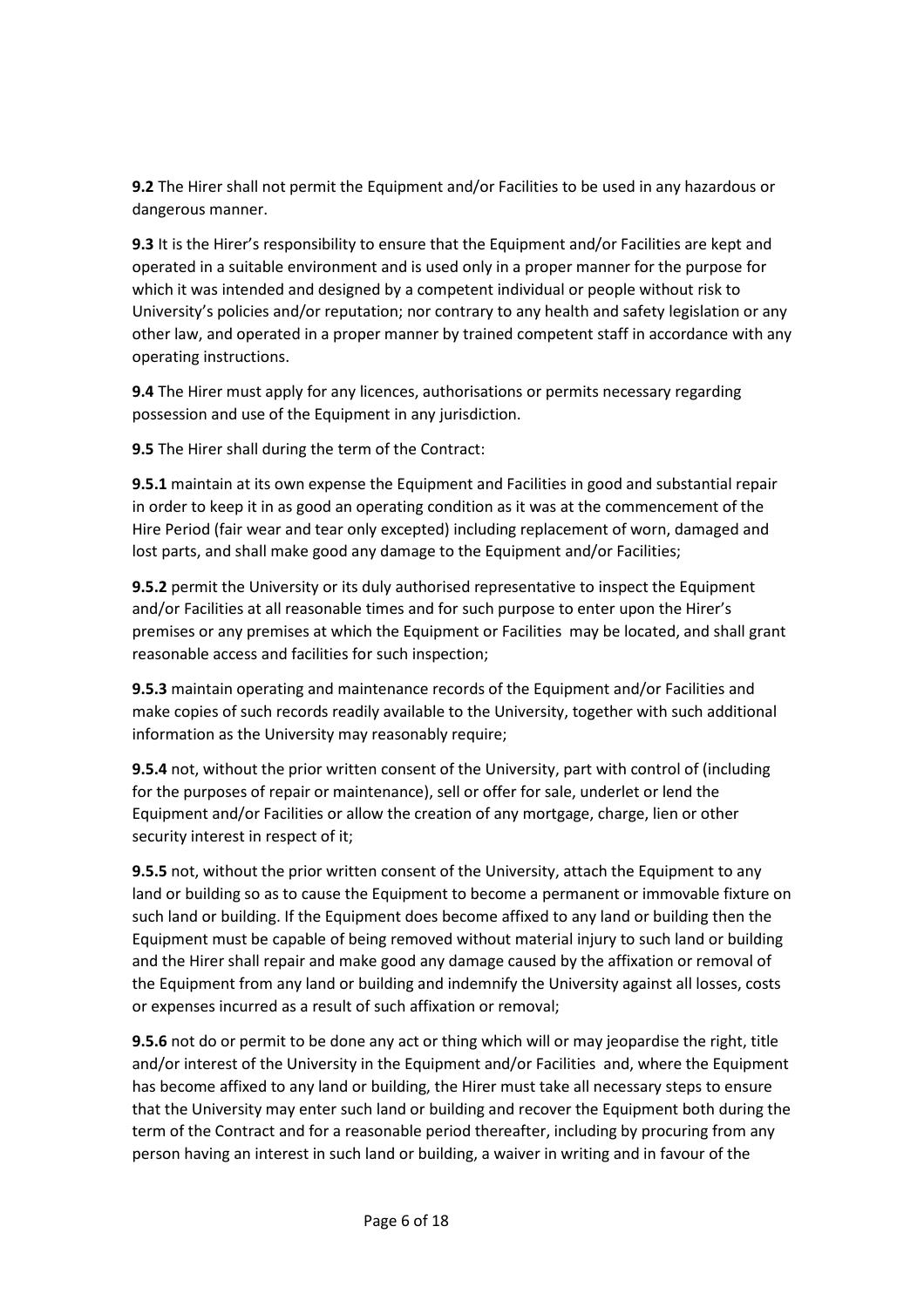University of any rights such person may have or acquire in the Equipment and a right for the University to enter onto such land or building to remove the Equipment;

**9.5.7** not suffer or permit the Equipment to be confiscated, seized or taken out of its possession or control under any distress, execution or other legal process, but if the Equipment is so confiscated, seized or taken, the Hirer shall notify the University and the Hirer shall at its sole expense use its best endeavours to procure an immediate release of the Equipment and shall indemnify the University on demand against all losses, costs, charges, damages and expenses incurred as a result of such confiscation;

**9.5.8** not use the Equipment and/or Facilities for any unlawful purpose;

**9.5.9** ensure that at all times the Equipment remains identifiable as being the University's property and wherever possible shall ensure that a visible sign to that effect is attached to the Equipment; and

**9.5.10** not do or permit to be done anything which could invalidate the insurances referred to in Clause 14 below.

## **10 Redelivery and Storage**

**10.1** The Equipment and/or Facilities must be returned by the Hirer to the University at the end of the Hire Period or on termination of the Contract for any reason (whichever is earliest) at the Hirer's own risk and expense in good condition and state of repair either:

**10.1.1** by the Hirer handing over the Facilities to the University and/or returning the Equipment to the University's premises; or

**10.1.2** by the University taking possession of the Facilities and/or, at the expense of the hirer, collecting the Equipment from a location agreed between the parties.

**10.2** Prior to its return the Hirer must erase all recorded content whether audio, data or video from the Equipment. The University accepts no responsibility for data recorded on to any internal or external storage media (e.g., SD Cards) if supplied as part of equipment hire. It is the responsibility of the hirer to ensure all data recorded has been transferred on to other storage device(s) owned by the hirer, and erased from University owned storage media and then to reset equipment to its default operating settings prior to returning the equipment.

**10.3** The University is entitled to retake possession of the Equipment and/or Facilities in the event of the Hirer's failure to return it and to exercise its full rights for retaking possession including entry onto land or premises for that purpose.

# **11 Warranties and Liability**

**11.1** The University warrants that the Equipment and/or Facilities shall substantially conform to its specification (as made available by the University), be of satisfactory quality and fit for any purpose held out by the University.

**11.2** It is the responsibility of the hirer to inspect the equipment at the time of issue to determine that it is in full operating order and note any existing faults. Once the hirer has collected the equipment it is deemed that it is suitable for the purpose of hire.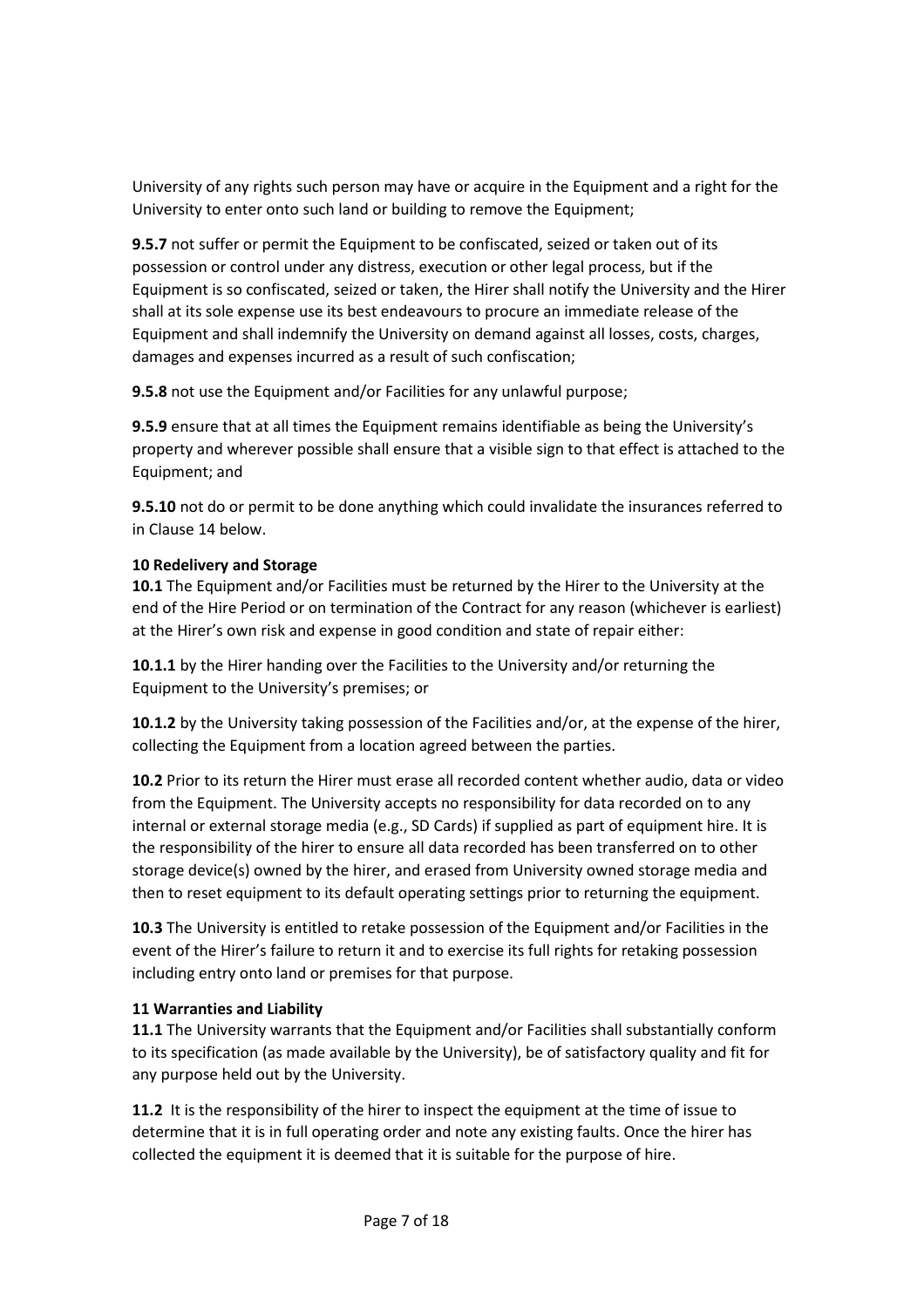**11.3** The University shall be under no liability in respect of any defect arising from fair wear and tear, wilful damage, negligence, abnormal working conditions, failure to follow instructions (whether oral or in writing), misuse, or alteration or repair of the Equipment and/or Facilities without the University's approval.

**11.4** The University shall be under no liability in respect of any parts, materials or equipment in respect of which the Hirer shall only be entitled to the benefit of any such warranty or guarantee as is given by the manufacturer to the University.

**11.5** If for any reason the University is unable to provide the Equipment and/or Facilities under the Contract, the University shall bear no responsibility to the Hirer for any loss including consequential loss arising thereon.

**11.6** Subject as expressly provided in these Terms, all warranties, conditions and other terms implied by statute or common law are excluded to the fullest extent permitted by law.

**11.7** Except in respect of any liability which cannot be excluded or limited by law including liability for death or personal injury caused by the University's negligence, The University shall not be liable to the Hirer by reason of any representation (unless fraudulent), or any implied warranty, condition or other term or any duty at common law or under the express term of the Contract, for loss of profit or for any indirect special or consequential loss or damage, costs, expenses or other claims for compensation whatsoever (whether caused by the negligence of the University, its employees or agents or otherwise) which arise out of or in connection with the supply of the Equipment and/or Facilities (including any delay in supplying or any failure to supply the Equipment and/or Facilities in accordance with the Contract or at all) or their use by the Hirer, and the entire liability of the University under or connection with the Contract shall not exceed the total hire payments payable by the Hirer to the University under the Contract.

## **12 Software**

**12.1** Whilst the University shall endeavour to provide the required version of any software in relation to the Equipment ("**Software**"), it is the Hirer's entire responsibility to ensure any equipment, system and/or network compatibility unless otherwise agreed in writing in advance.

**12.2** Any Software is provided as part of the Equipment. Such Software is provided on an "as is" basis and the University does not warrant or guarantee that the Hirer's use of the Software will be uninterrupted or error-free.

**12.3** Except as expressly set out in these Terms or as permitted by any local law, the Hirer undertakes:

**12.3.1** not to copy the Software, except where such copying is incidental to normal use of the Software or where it is necessary for the purpose of back-up or operational security;

**12.3.2** not to rent, lease, sub-license, loan, translate, merge, adapt, vary, alter or modify, the whole or any part of the Software nor permit the Software or any part of it to be combined with, or become incorporated in, any other programs;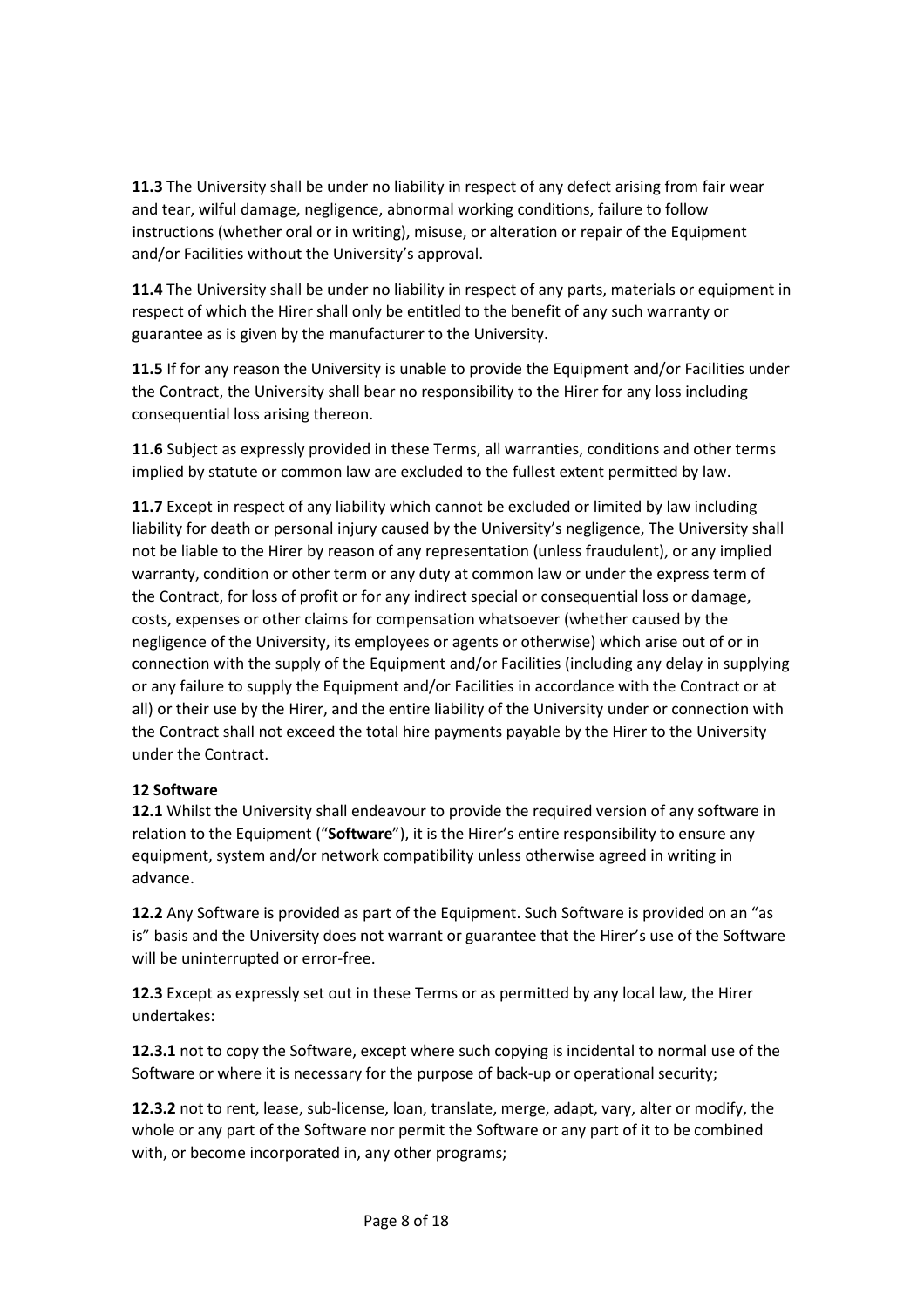**12.3.3** not to disassemble, de-compile, reverse engineer or create derivative works based on the whole or any part of the Software nor attempt to do any such things, except to the extent that (by virtue of sections 50B and 296A of the Copyright, Designs and Patents Act 1988) such actions cannot be prohibited because they are necessary to decompile the Software to obtain the information necessary to create an independent program that can be operated with the Software or with another program ("Permitted Objective"), and provided that the information obtained by the Hirer during such activities:

**(a)** is used only for the Permitted Objective;

**(b)** is not disclosed or communicated without the University's prior written consent to any third party to whom it is not necessary to disclose or communicate it in order to achieve the Permitted Objective; and

**(c)** is not used to create any software that is substantially similar in its expression to the Software;

**12.3.4** to keep all copies of the Software secure and to maintain accurate and up-to-date records of the number and locations of all copies of the Software;

**12.3.5** to include our copyright notice on all entire and partial copies of the Software in any form;

**12.3.6** not to provide, or otherwise make available, the Software in any form, in whole or in part (including, but not limited to, program listings, object and source program listings, object code and source code) to any person without prior written consent from the University; and

**12.3.7** to comply with all applicable technology control or export laws and regulations.

## **13 Loss or Damage to Equipment and/or Facilities**

13.1 The Hirer has responsibility for the safe keeping of the Equipment and /or Facilities throughout the Hire Period.

**13.2** The Hirer must immediately inform the University of any failure of, damage to or loss of the Equipment and/or Facilities.

**13.3** The Hirer shall not carry out any repairs to the Equipment and/or Facilities arising out of misuse or mishandling of the Equipment and/or Facilities without first obtaining the University's authority to do so.

**13.4** The Hirer shall indemnify the University in full for the costs of any repairs.

**13.5** The Hirer shall indemnify the University in full for the replacement of any lost or damaged Equipment and /or Facilities or Equipment and/or Facilities which in the view of the University is uneconomic to repair in the value of new replacement equipment and/or Facilities and for any consequential loss to the University arising out of the loss or damage of the Equipment and/or Facilities.

**13.6** During any period in respect of which the Hirer has not already paid to the University any hire charges for Equipment and/or Facilities which is lost or damaged, until such lost or damaged Equipment and/or Facilities is replaced or repaired the Hirer shall compensate the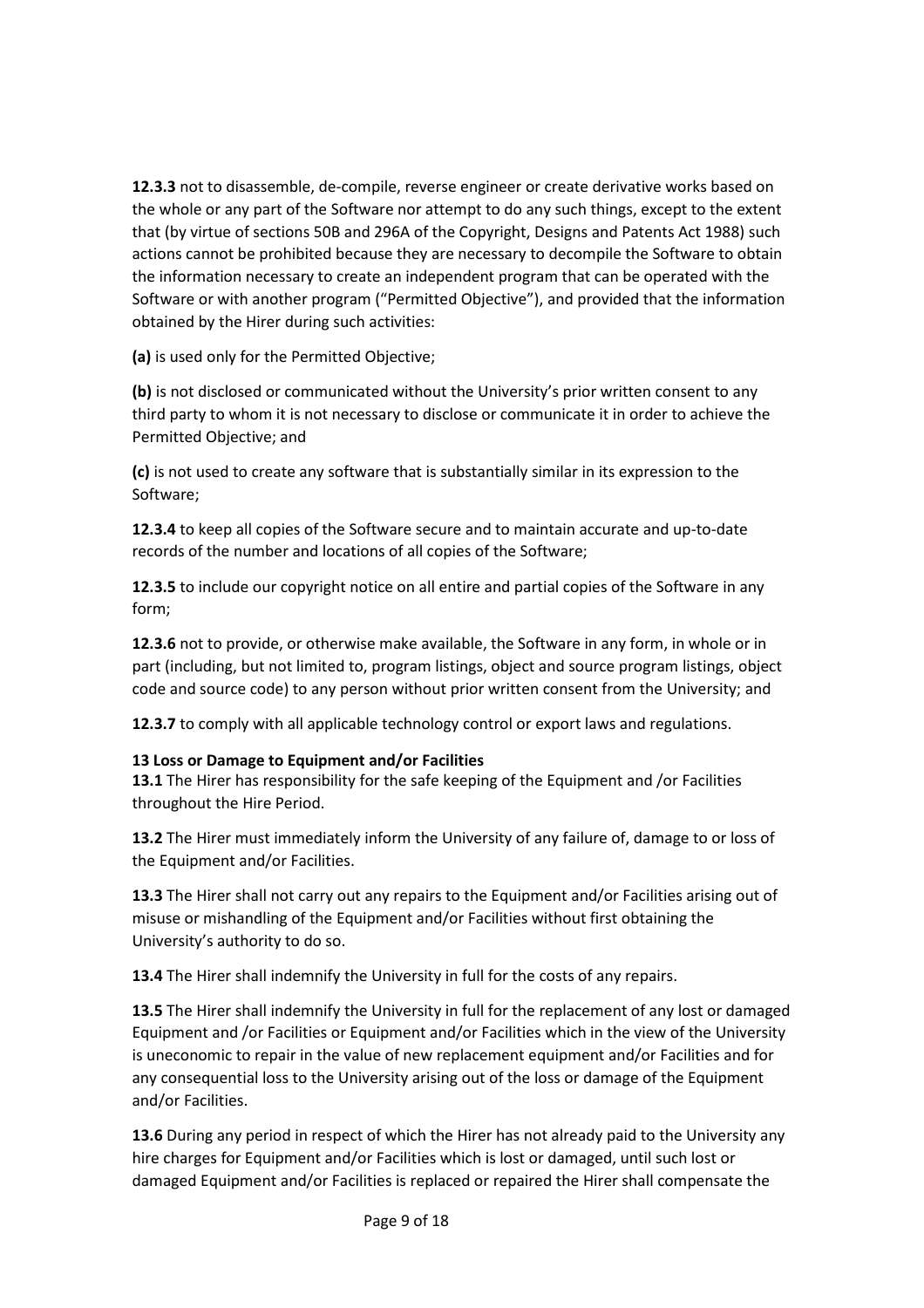University in full for the loss of use of the lost or damaged Equipment and/or Facilities at a rate equivalent to the hire charges currently made by the University for such equipment.

**13.7** The Hirer acknowledges that the University shall not be responsible for any loss of or damage to the Equipment and/or Facilities arising out of or in connection with any negligence, misuse or mishandling of the Equipment and/or Facilities, or otherwise caused by the Hirer or its officers, employees, agents and contractors, and the Hirer undertakes to indemnify the University on demand against the same, and against all losses, liabilities, claims, damages, costs or expenses of whatever nature otherwise arising out of or in connection with any failure by the Hirer to comply with the terms of the Contract.

#### **14 Insurance**

**14.1** The Hirer shall keep insured for the Hire Period all Equipment and/or Facilities with reputable insurers approved by the University for:

**14.1.1** all loss, damage, destruction by fire, theft, accident and such other risks to the Equipment and/or Facilities to a value not less than its full replacement value; and

**14.1.2** any third party or public liability risks in connection with the Equipment and or Facilities for a minimum of £5,000,000.

**14.2** The Hirer shall on demand provide the University with the insurance certificates and details of the above policies.

**14.3** The Hirer shall ensure that the insurance policies referred to above name the University as additional named assured for all rights and interests under the policies, without the University being liable to pay premiums for the policies.

## **15 Termination**

**15.1** The University reserves the right to cancel the booking at any time without notice and without assigning any reason but will endeavour to give as much notice as possible. The University will not be liable for the provision of alternative Facilities or Equipment or be liable for any compensatory payment. In such circumstances, the University shall refund any monies paid in respect of the hire arrangement so cancelled but shall not be responsible for any loss or expenditure whatsoever in relation to the hire arrangement which the Hirer may have incurred or be liable to pay. The University reserves the right to refuse any application for hire as it may deem fit, or withdraw permission for any hire arrangement at any time.

**15.2** If the Facilities and or Equipment hired are not fully available for the duration of the booking or if the booked activity is prevented from taking place due to circumstances that were not informed to the Hirer prior to commencement of the hire arrangement, the University shall refund the monies paid for that booking

**15.3.** If the Hirer, after the acceptance of a confirmed booking,

**15.3.1.** Cancels their booking 10 or more working days before the date of the booking, the full fee and deposit shall be refunded to the Hirer.

**15.3.2.** If less than 10 working days' notice is given, only 50% of session fee shall be returned. –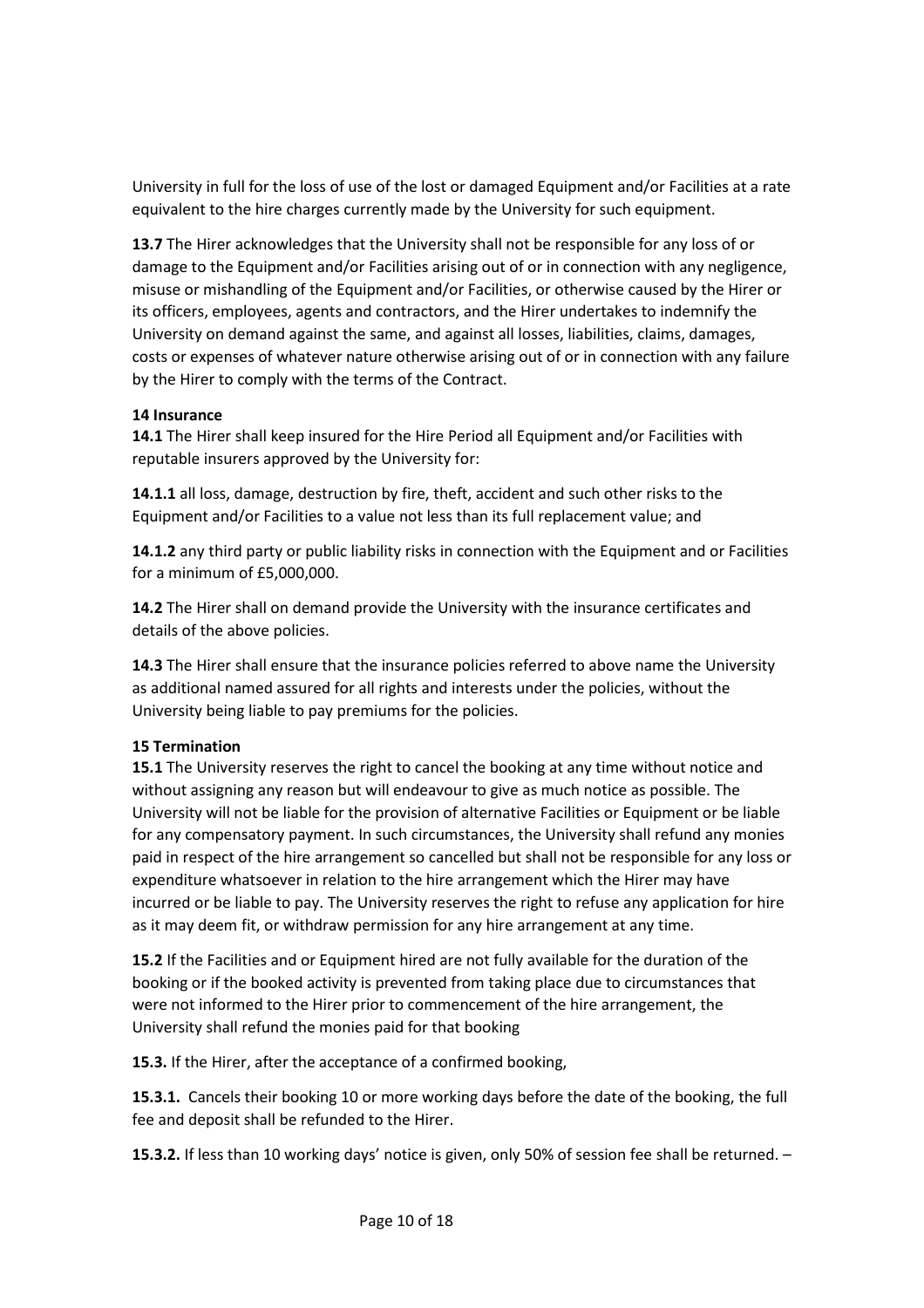**15.3.3.** If less than 5 working days' notice is given by the Hirer, there shall be no refund of the session fee.

The University can, at its own discretion, overrule these in exceptional circumstances.

**15.4.** The applicant shall complete all relevant paperwork in a true and accurate way. False information may lead to an application being terminated.

**15.5** Without affecting any other right or remedy available to it, the University may terminate the Contract with immediate effect by giving notice to the Hirer if:

**15.5.1** the Hirer commits a material breach of any term of the Contract which breach is irremediable or (if such breach is remediable) fails to remedy that breach within a period of 14 days after being notified to do so;

**15.5.2** the Hirer repeatedly breaches any of the terms of the Contract in such a manner as to reasonably justify the opinion that its conduct is inconsistent with it having the intention or ability to give effect to the terms of the Contract;

**15.5.3** the Hirer suspends, or threatens to suspend, payment of its debts or is unable to pay its debts as they fall due or admits inability to pay its debts or is deemed unable to pay its debts within the meaning of section 123 of the Insolvency Act 1986 as if the words "it is proved to the satisfaction of the court" did not appear in sections  $123(1)(e)$  or  $123(2)$  of the Insolvency Act 1986;

**15.5.4** the Hirer commences negotiations with all or any class of its creditors with a view to rescheduling any of its debts, or makes a proposal for or enters into any compromise or arrangement with its creditors other than for the sole purpose of a scheme for a solvent amalgamation of the Hirer with one or more other companies or the solvent reconstruction of the Hirer;

**15.5.5** a petition is filed, a notice is given, a moratorium applied for, a resolution is passed, or an order is made, for or in connection with the winding up of the Hirer other than for the sole purpose of a scheme for a solvent amalgamation of the Hirer with one or more other companies or the solvent reconstruction of the Hirer;

**15.5.6** an application is made to court, or an order is made, for the appointment of an administrator, or a notice of intention to appoint an administrator is given or an administrator is appointed, over the Hirer;

**15.5.7** the holder of a qualifying floating charge over the assets of the Hirer has become entitled to appoint or has appointed an administrative receiver;

**15.5.8** a person becomes entitled to appoint a receiver over all or any of the assets of the Hirer or a receiver is appointed over all or any of the assets of the Hirer;

**15.5.9** a creditor or encumbrancer of the Hirer attaches or takes possession of, or a distress, execution, sequestration or other such process is levied or enforced on or sued against, the whole or any part of the Hirer's assets and such attachment or process is not discharged within 14 days;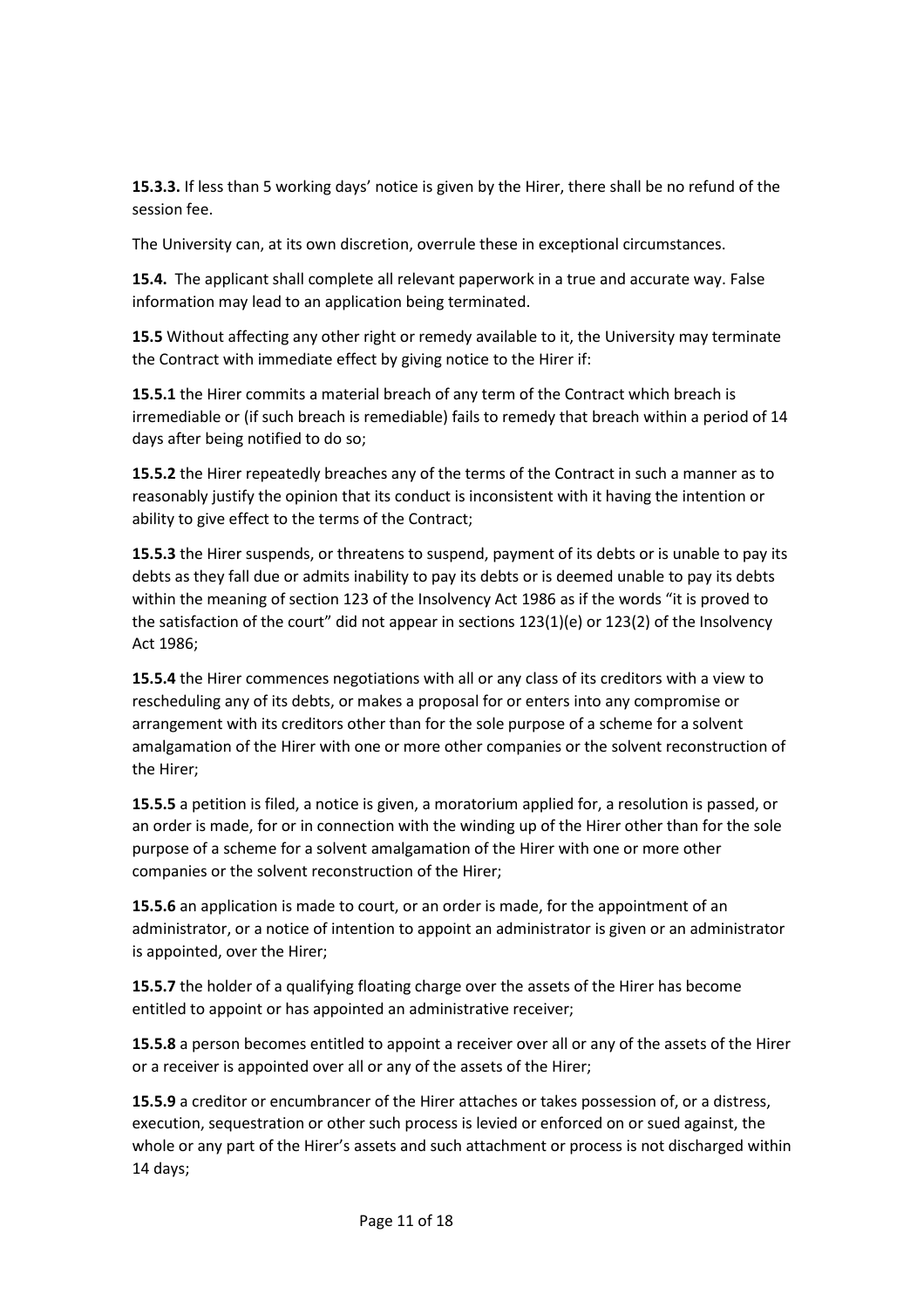**15.5.10** any event occurs, or proceeding is taken, with respect to the Hirer in any jurisdiction to which it is subject that has an effect equivalent or similar to any of the events mentioned in Clause 15.5.3 to Clause 15.5.9 (inclusive); or

**15.5.11** the Hirer suspends or ceases, or threatens to suspend or cease, carrying on all or a substantial part of its business.

**15.6** This Contract shall automatically terminate if, due to the Hirer's default, the Equipment and/or Facilities is, in the University's reasonable opinion damaged beyond repair, lost, stolen, seized or confiscated.

**15.7** The Hirer may only terminate the Contract with the agreement in writing of the University and on terms that the Hirer shall indemnify the University in full against all loss (including loss of profit), costs (including the cost of all labour and materials), damages, charges and expenses incurred by the University as a result of cancellation.

## **16 Health and Safety**

**16.1** The Hirer must comply with all laws relating to the premises and the occupation and use of the premises by the Hirer including but not limited to Health and Safety legislation. The Hirer must also comply with specific health and safety measures relating to the use of particular facilities, items of equipment or materials which the University will draw to the Hirers attention when they book and/or take control of the same. Hirers are responsible for undertaking their own risk assessments for their activities.

**16.2**. The Hirer is responsible for the effective supervision of the arrangements and activities in the premises during the period of hire. The University will not be responsible for any claims which may arise as a result of negligence on the part of the Hirer or their supervisors. Hirers are required to prevent disorderly behaviour so as to ensure that no nuisance or annoyance arises to other hirers, to the occupiers of adjoining premises or neighbouring residents and shall behave reasonably at all times.

**16.3.** The University's fire, emergency and evacuation procedures shall be discussed with the Hirer and it is the Hirer's responsibility to ensure that the whole party are aware of procedures. The Hirer shall be required to take any precautions necessary to ensure the safety of those attending the period of hire, including ensuring the means of escape from fire are not blocked or impeded. In the event of a fire, the Hirer should follow directions on the fire evacuation notice found in each room i.e. activate your nearest alarm, call the fire brigade on 999, evacuate all your party to a safe place, assemble and check your register and await the fire brigade. Immediately thereafter you should contact the designated contact(s), confirmed upon booking.

**16.4.** It is the Hirer's responsibility to ensure that there is someone present who is suitably qualified to deliver first aid in the event of an emergency. It is the responsibility of the Organiser to identify the level of first aid provision required for the individual activity. The provision of the first aiders for out-of-hours activities will depend on the associated risks. The University will not provide first aiders to out of hours activities.

**16.5.** Where the requirement for first aiders is identified, they must hold the First Aid at Work Certificate and have their certificate available for inspection. In addition, the Hirer should ensure that first aiders are trained to deal with injuries that could arise from any hazards likely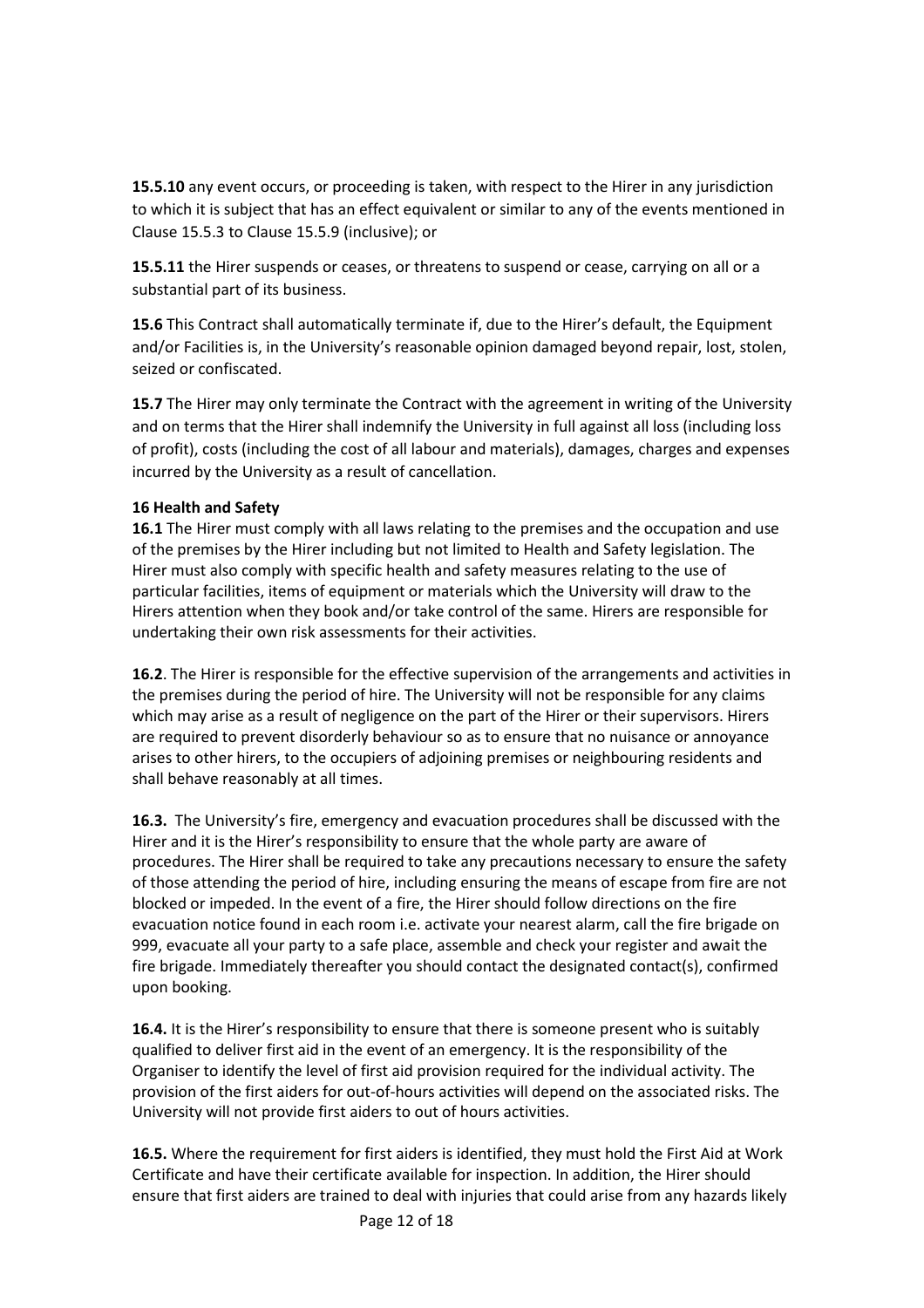to be encountered during the activity. Where identified as necessary a standard first aid kit must contain sufficient supplies. In the absence of trained first aiders, all users of the University premises must nominate an Appointed Person/s to take charge of the First Aid arrangements, including looking after the facilities and equipment and calling the emergency service when required (no training required). It should be remembered that appointed persons are not first aiders and should not attempt to give first aid for which they have not been trained. In the event of an emergency, you should telephone 999 for an ambulance and report immediately thereafter to the designated contact(s), confirmed upon booking.

**16.6.** The Hirer shall immediately inform the University of any emergency, accident or serious incident that occurs on the University premises. This shall be done in person and may require the applicant to immediately inform the designated contact(s), confirmed upon booking. All accidents to be reported the next working day by email to the University. The Hirer shall be responsible for reporting any accident that arises from activities that it organises. If an accident has occurred whilst utilizing the University's equipment and facilities inform the designated contact(s), confirmed upon booking, and do not move or touch the equipment or facilities until a University representative has examined it.

**16.7**. Hirers are responsible for carrying out their own recruitment and vetting checks for adults working with children and vulnerable adults as appropriate and must have in place appropriate policies relating to child protection (where required).

**16.8.** Hirers providing services to children, whether students or others, must have policies and procedures in place to ensure children's safety, and must provide evidence of these to the University as required, i.e. Safeguarding Policy and Use of Mobile Phone Policy, CRB/ISA checks. In any event they should comply as a minimum with the University's Safeguarding Policy and Procedures:

https://www.falmouth.ac.uk/sites/default/files/download/ safeguarding policy and procedu [re\\_201516\\_final.pdf](https://www.falmouth.ac.uk/sites/default/files/download/_safeguarding_policy_and_procedure_201516_final.pdf)

**16.9.** Hirers must comply with all environmental Health, General Data Protection Regulations, Human Rights, Trading and any other relevant legislation in force.

## **17 Consequences of Termination**

**17.1** Upon termination of the Contract, however caused:

**17.1.1** The University's consent to the Hirer's possession of the Equipment shall terminate and the University may, by its authorised representatives, without notice and at the Hirer's expense, retake possession of the Equipment and/or Facilities and for this purpose may enter the Hirer's premises or any premises at which the Equipment is located; and

**17.1.2** without prejudice to any other rights or remedies of the Hirer, the Hirer shall pay to the University on demand:

**(a)** all hire charges and other sums due but unpaid at the date of such demand together with any interest accrued pursuant to Clause 6; and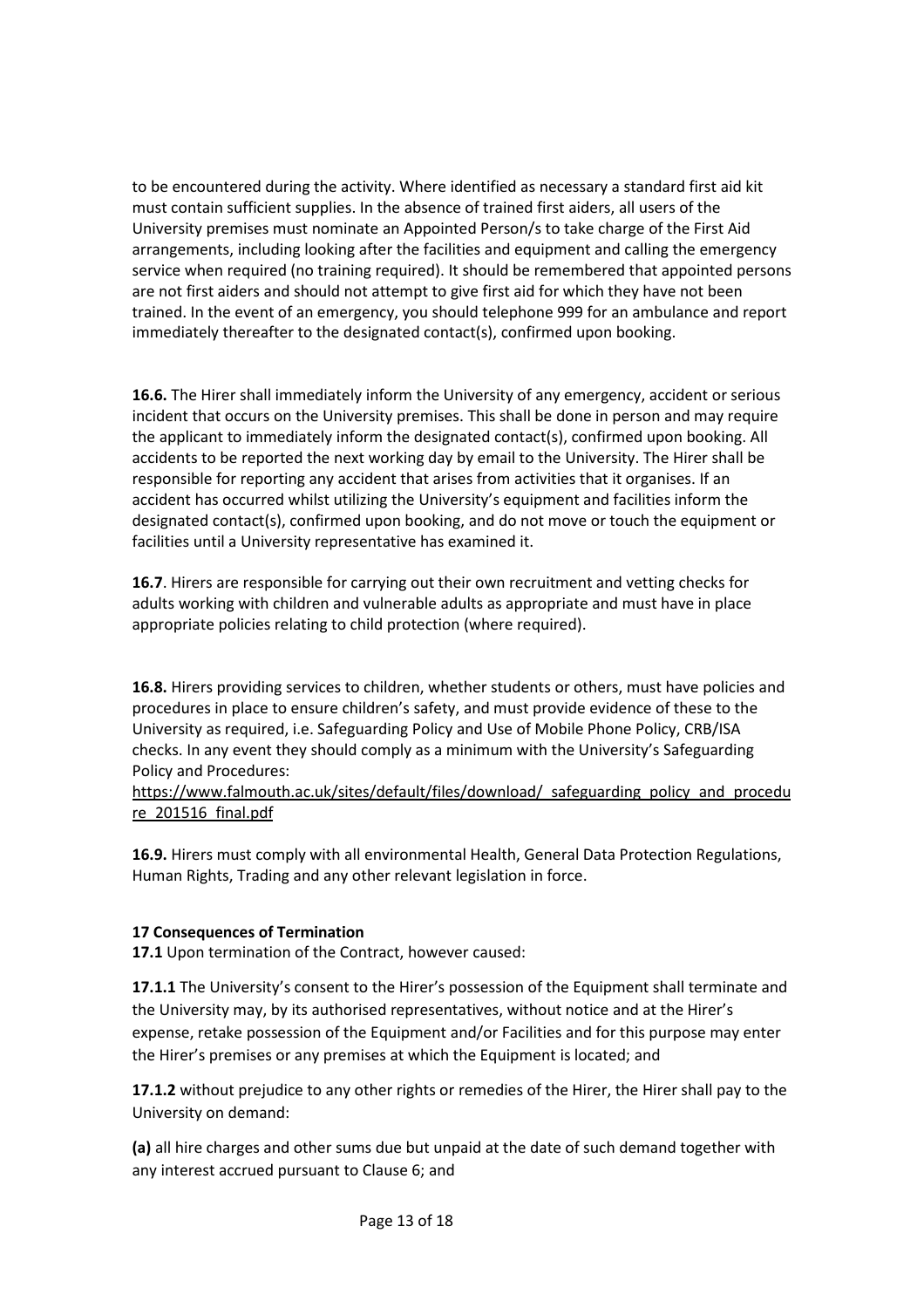**(b)** any costs and expenses incurred by the University in recovering the Equipment and/or possession of Facilities and/or in collecting any sums due under the Contract (including any storage, insurance, repair, transport, legal and remarketing costs).

**17.2** Upon termination of the Contract pursuant to Clause 25.1, any other repudiation of the Contract by the Hirer which is accepted by the University or pursuant to clause 25.2, without prejudice to any other rights or remedies of the University, the Hirer shall pay to the University on demand a sum equal to the whole of the hire payments that would (but for the termination) have been payable if the Contract had continued from the date of such demand to the end of the Hire Period.

**17.3** The sums payable pursuant to Clause 25.2 shall be agreed compensation for the University's loss and shall be payable in addition to the sums payable pursuant to Clause 25.1.2.

**17.4** Termination or expiry of the Contract shall not affect any rights, remedies, obligations or liabilities of the parties that have accrued up to the date of termination or expiry, including the right to claim damages in respect of any breach of the agreement which existed at or before the date of termination or expiry.

## **18 Confidential Information**

**18.1** Each party undertakes that it shall not at any time disclose to any person any confidential information concerning the business, affairs, customers, clients or suppliers of the other party or of any member of the group of companies to which the other party belongs, except as permitted by Clause 26.2.

**18.2** Each party may disclose the other party's confidential information:

**18.2.1** to its employees, officers, representatives or advisers who need to know such information for the purposes of carrying out the party's obligations under the Contract. Each party shall ensure that its employees, officers, representatives or advisers to whom it discloses the other party's confidential information comply with this Clause 26; and

**18.2.2** as may be required by law, a court of competent jurisdiction or any governmental or regulatory authority.

**18.3** No party shall use any other party's confidential information for any purpose other than to perform its obligations under the Contract.

## **19 Assignment and Other Dealings**

**19.1** The University may at any time assign, transfer, mortgage, charge, subcontract, delegate, declare a trust over, or deal in any other manner with any of its rights and obligations under the Contract.

**19.2** The Hirer shall not assign, transfer, mortgage, charge, subcontract, delegate, declare a trust over, or deal in any other manner with any of its rights and obligations under the Contract without the prior written consent of the University.

#### **20 Export**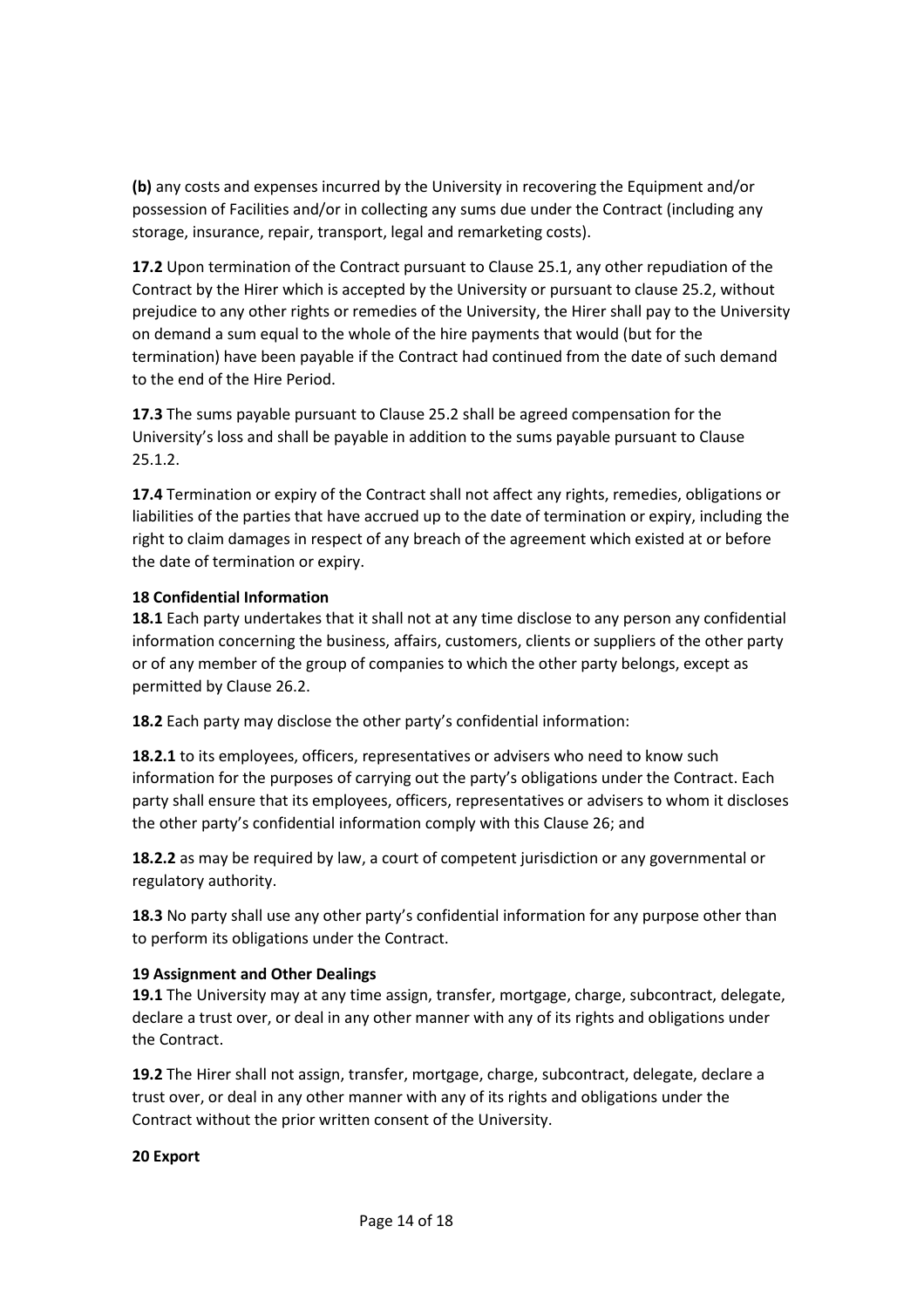**20.1** The Hirer must provide the University with prior notification of its intention to take the Equipment outside the United Kingdom.

**20.2** Subject to Clause 28.1, the Hirer is responsible for obtaining, at its own cost, such import licences and other consents in relation to the Equipment as are required from time to time and, if required by the University, the Hirer shall make those licences and consents available to the University prior to the relevant shipment. The Hirer shall be responsible for any delays or breaches of this Contract caused by its failure or delay in obtaining any such licences or consents.

**20.3** The University may, at its sole discretion, provide such information as the Hirer requests to assist in obtaining any licences or consents required under Clause 28.2. The University shall not be held liable for any inaccuracy or error in such information provided, nor shall any such inaccuracies or errors excuse the Hirer from its obligations or liabilities under Clause 28.2.

## **21 Data Protection**

**21.1** For the purposes of these Terms, "Data Protection Legislation" means:

**(a)** unless and until the General Data Protection Regulation ((EU) 2016/679) ("GDPR") is no longer directly applicable in the UK, the GDPR, the Data Protection Act 2018 and any national implementing laws, regulations and secondary legislation, as amended or updated from time to time, in the UK; and then

**(b)** any successor legislation to the GDPR or the Data Protection Act 2018,and "**data controller**", "**data processor**", "**personal data**" and "**data subject**" shall each have the meanings as defined in the Data Protection Legislation.

**21.2** Where the University is acting as a data controller when performing its obligations under the Contract, it will only process any personal data as set out in its Privacy Policy [\(https://www.falmouth.ac.uk/data-privacy](https://www.falmouth.ac.uk/data-privacy) ) as such document may be amended from time to time in its sole discretion.

**21.3** If the University processes any personal data on the Hirer's behalf when performing its obligations under the Contract, the Hirer acknowledges that the Hirer will be the data controller and the University will be the data processor for the purposes of the Data Protection Legislation. The University may process personal data on the Hirer's behalf including names and email addresses in order to fulfil its obligations under the Contract. The University will only process such personal data for as long as is necessary to comply with its obligations under the Contract.

**21.4** Both parties will comply with all applicable requirements of the Data Protection Legislation. This Clause 29 is in addition to, and does not relieve, remove or replace, a party's obligations under the Data Protection Legislation.

**21.5** Without prejudice to the generality of Clause 29.4, the Hirer will ensure that it has all necessary and appropriate consents and notices in place to enable lawful transfer of the personal data to the University for the duration and purposes of the Contract.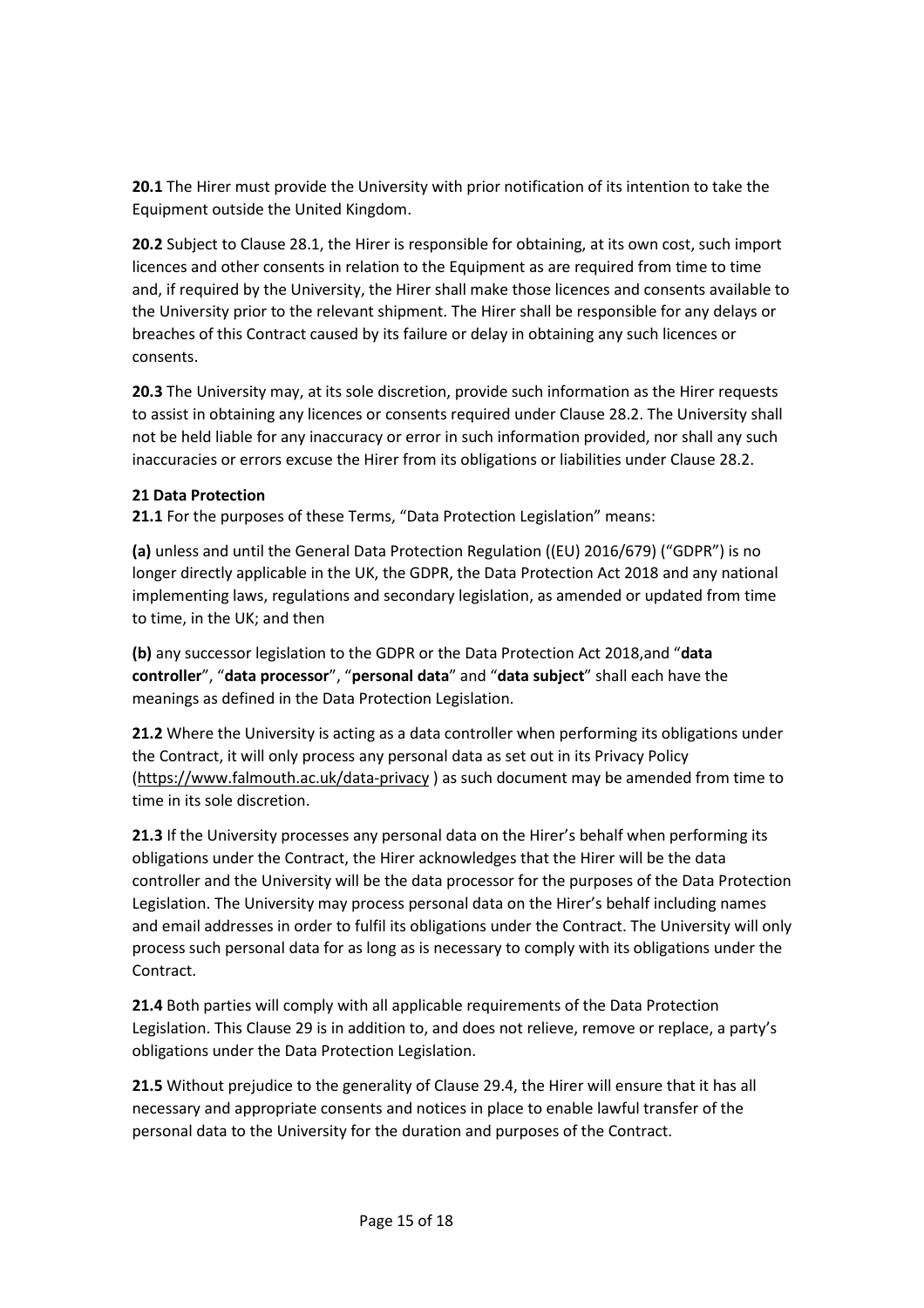**21.6** Without prejudice to the generality of Clause 29.4, the University shall, in relation to any personal data processed in connection with the performance by the University of its obligations under the Contract:

**21.6.1** process that personal data only on the Hirer's written instructions unless the University is required by the laws of any member of the European Union or by the laws of the European Union applicable to The University to process personal data ("Applicable Laws"). Where the University is relying on laws of a member of the European Union or European Union law as the basis for processing personal data, The University shall notify the Hirer of this before performing the processing required by the Applicable Laws unless those Applicable Laws prohibit The University from so notifying the Hirer;

**21.6.2** ensure that it has in place appropriate technical and organisational measures to protect against unauthorised or unlawful processing of personal data and against accidental loss or destruction of, or damage to, personal data, appropriate to the harm that might result from the unauthorised or unlawful processing or accidental loss, destruction or damage and the nature of the data to be protected, having regard to the state of technological development and the cost of implementing any measures;

**21.6.3** ensure that all personnel who have access to and/or process personal data are obliged to keep the personal data confidential;

**21.6.4** assist the Hirer, at the Hirer's cost, in responding to any request from a data subject and in ensuring compliance with its obligations under the Data Protection Legislation with respect to security, breach notifications, impact assessments and consultations with supervisory authorities or regulators;

**21.6.5** notify the Hirer without undue delay on becoming aware of a personal data breach;

**21.6.6** at the Hirer's written direction, delete or return personal data and copies thereof to the Hirer on termination of the Contract unless required by Applicable Law to store the personal data; and

**21.6.7** maintain complete and accurate records and information to demonstrate its compliance with this Clause 29.

**21.7** The Hirer consents to the University appointing third-party processors of personal data under the Contract, provided that the University notifies the Hirer of the identity of any such third-party processors prior to their appointment and provided that the University informs the Hirer of any intended changes concerning the addition or replacement of any such third-party processors. The University confirms that it has entered or (as the case may be) will enter with any third-party processor into a written agreement incorporating terms which are substantially similar to those set out in this clause. As between the Hirer and the University, the University shall remain fully liable for all acts or omissions of any third-party processor appointed by the University.

**21.8** The Hirer consents to the University transferring personal data outside of the European Economic Area for the purposes of the Contract.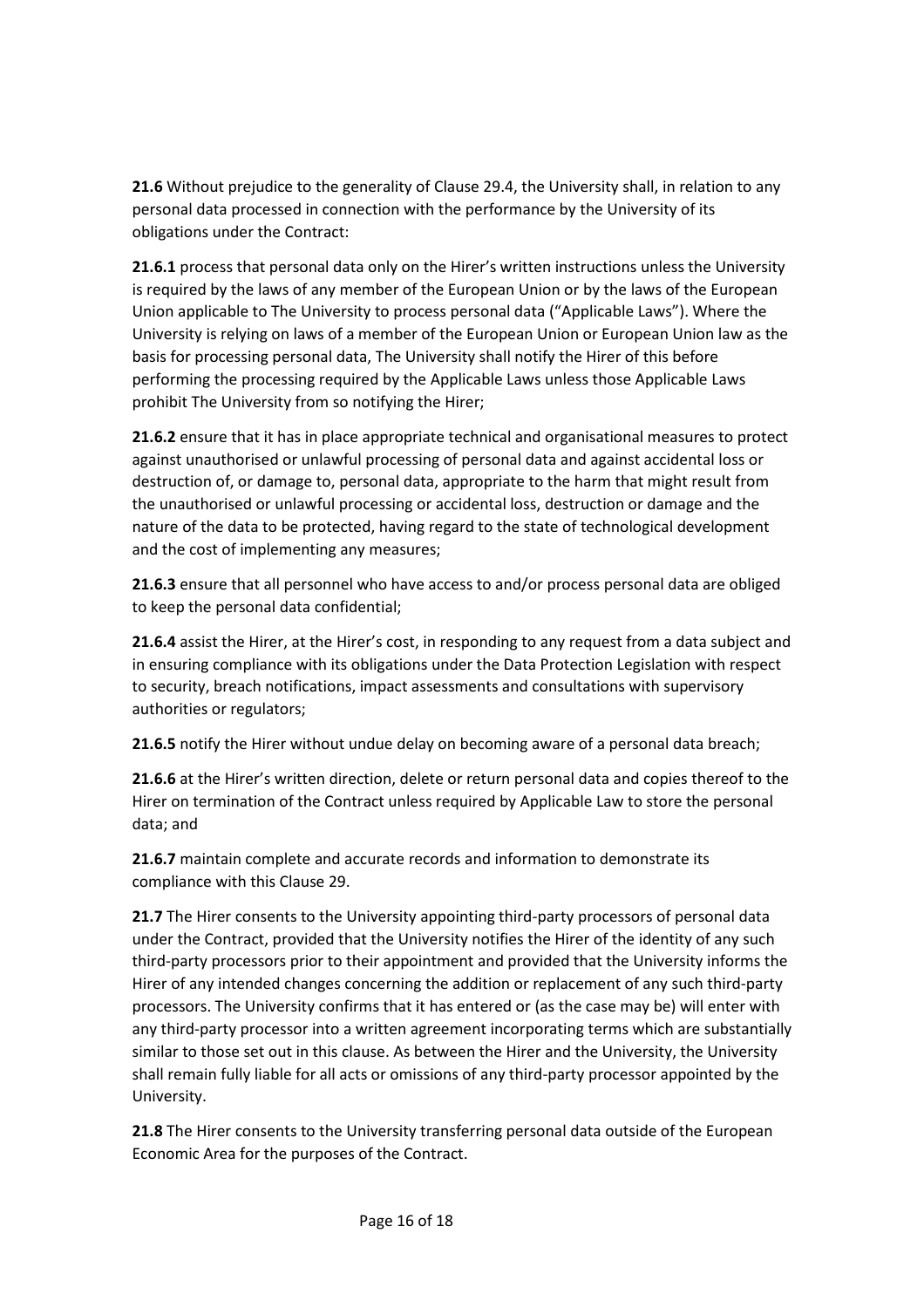**21.9** The University may at any time revise this Clause 29 by replacing it with any applicable controller-to-processor standard clauses or similar terms forming part of an applicable certification scheme.

**21.10** The Hirer shall defend, indemnify and hold the University harmless against claims, actions, proceedings, losses, damages, expenses and costs (including without limitation court costs and reasonable legal fees) arising out of or in connection with the Hirer's failure to comply with this Clause 29.

#### **22. Force Majeure Event:**

Neither party shall be in breach of this agreement nor liable for delay in performing, or failure to perform, any of its obligations under this agreement if such delay or failure result from events, circumstances or causes beyond its reasonable control. In such circumstances the time for performance shall be extended by a period equivalent to the period during which performance of the obligation has been delayed or failed to be performed. If the period of delay or non-performance continues for twelve weeks, the party not affected may terminate this agreement by giving seven days' written notice to the affected party.

#### **23. General**

**23.1** Notices under these terms shall be in writing addressed to the other parties at their registered office or principal place of business. Notices shall be delivered by hand or by prepaid first-class post or other next working day delivery service or sent by email to the address notified in writing to the other party. Any notice or communication shall be deemed to have been received:

**23.1.1** if delivered by hand, on signature of a delivery receipt;

**23.1.2** if sent by pre-paid first-class post or other next working day delivery service, at 9.00 am on the second Business Day after posting or at the time recorded by the delivery service; and

**23.1.3** if sent by email, at the time of transmission, or if this time falls outside of a Business Day or after 5.00 pm on a Business Day, at 9.00 am on the next Business Day after transmission.

**23.2** This clause does not apply to the service of any proceedings or other documents in any legal action or, where applicable, any arbitration or other method of dispute resolution. For the purposes of this clause, "writing" shall include email.

**23.3** This Contract constitutes the entire agreement between the parties and supersedes and extinguishes all previous agreements, promises, assurances, warranties, representations and understandings between them, whether written or oral, relating to its subject matter. Each party acknowledges that in entering into this Contract it does not rely on, and shall have no remedies in respect of, any statement, representation, assurance or warranty (whether made innocently or negligently) that is not set out in the Contract. Each party agrees that it shall have no claim for innocent or negligent misrepresentation or negligent misstatement based on any statement in this Contract.

**23.4** Nothing in this Contract is intended to, or shall be deemed to, establish any partnership or joint venture between any of the parties, constitute any party the agent of another party, or authorise any party to make or enter into any commitments for or on behalf of any other